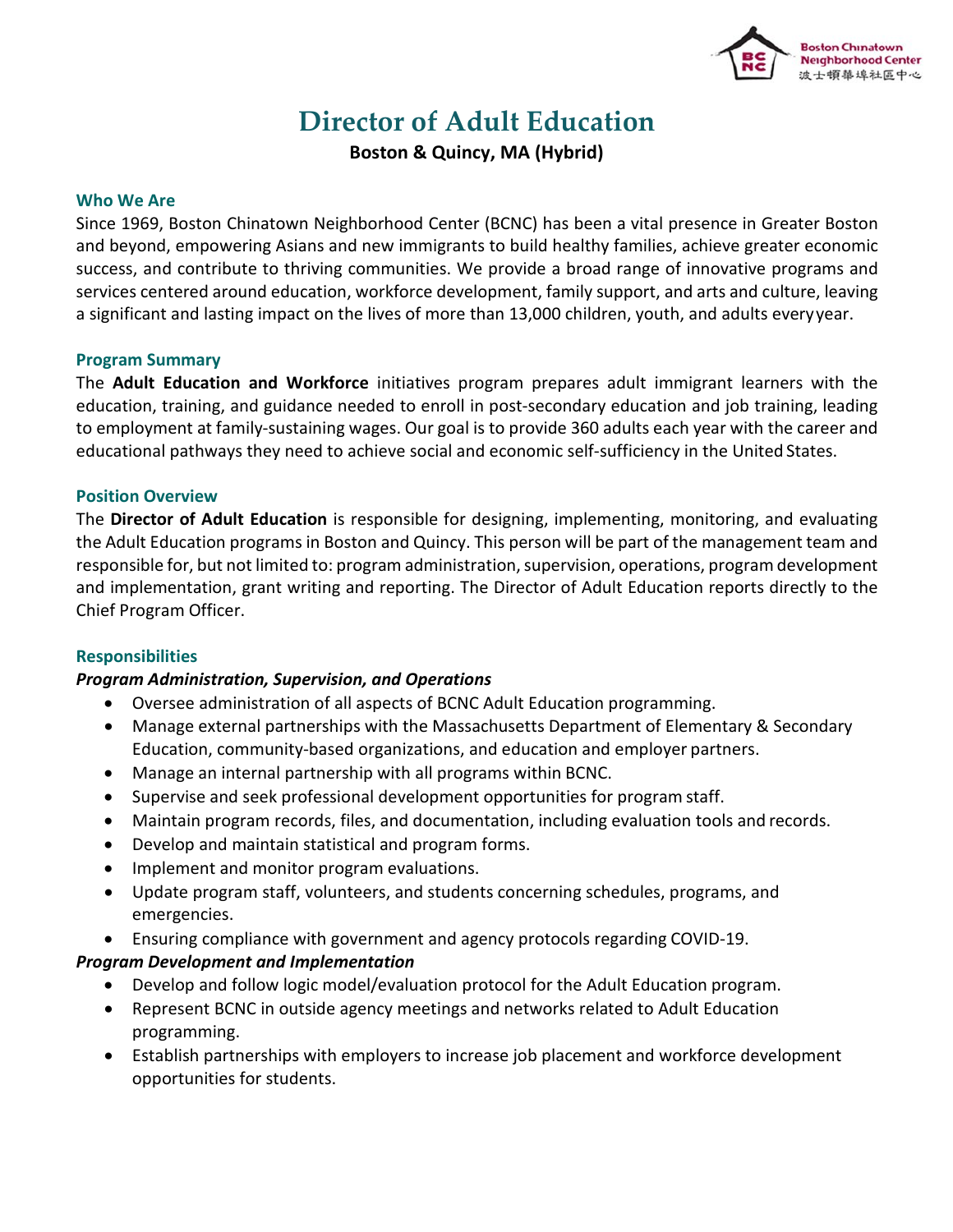

• Other responsibilities as assigned by supervisor.

# *Grant Writing and Reporting*

- Work with Development Department to complete grant proposals and research funding opportunities for overall programs and write grant reports for funding received andspent.
- Manage program budget and finances for Adult Education program.
- Manage state and local government contracts.

# *Management Team*

- Co-facilitate management team meetings.
- Participate in a monthly working group.
- Continue diversity, equity, inclusion work at the program level, agency level, and communitylevel.

# **Qualifications**

- B.A. required; Master's degree in Education, Human Services, Management, or related field.
- Minimum 5 years in managing government contracts or coordinating ESOL or Adult Basic Education programs.
- Knowledge to work with the Massachusetts Department of Elementary & Secondary Education.
- Knowledge and wiliness to serve a diverse immigrant population.
- Commitment to Diversity, Equity, and Inclusion in the workplace.
- Experience with fiscal management and budgets.
- Experience with evaluation and outcome measurement.
- Proficiency in the technological environment, using Zoom, Gmail and Google Drive, Microsoft Outlook, Teams, OneDrive, CiviCore database system, and related applications.
- Bilingual language is a plus.

# **Working Conditions**

- Must be available to work a flexible schedule.
- Travel is primarily local during the business day. May require travel to other locations occasionally.
- Normal office conditions. Work is performed primarily in a standard office environment, includes the operation of computer equipment forsix to eight hours daily, physical demands associated with a traditional office setting, e.g., walking, standing, communicating, and other physical functions, as necessary.

# **Benefits and Perks**

- Generous Paid Time Off
- Medical, Dental, & Vision
- Health Reimbursement Arrangement (HRA)
- Flexible Spending Accounts (FSA)
- 403B Retirement Plan
- Short-Term & Long-Term Disability
- Wellness Programs
- Professional Development
- Flexible Schedule

# **COVID-19 Requirements**

BCNC requires all employees to receive COVID-19 vaccinations as determined unless a reasonable accommodation is approved. The face mask is required all the time, except for eating and drinking.